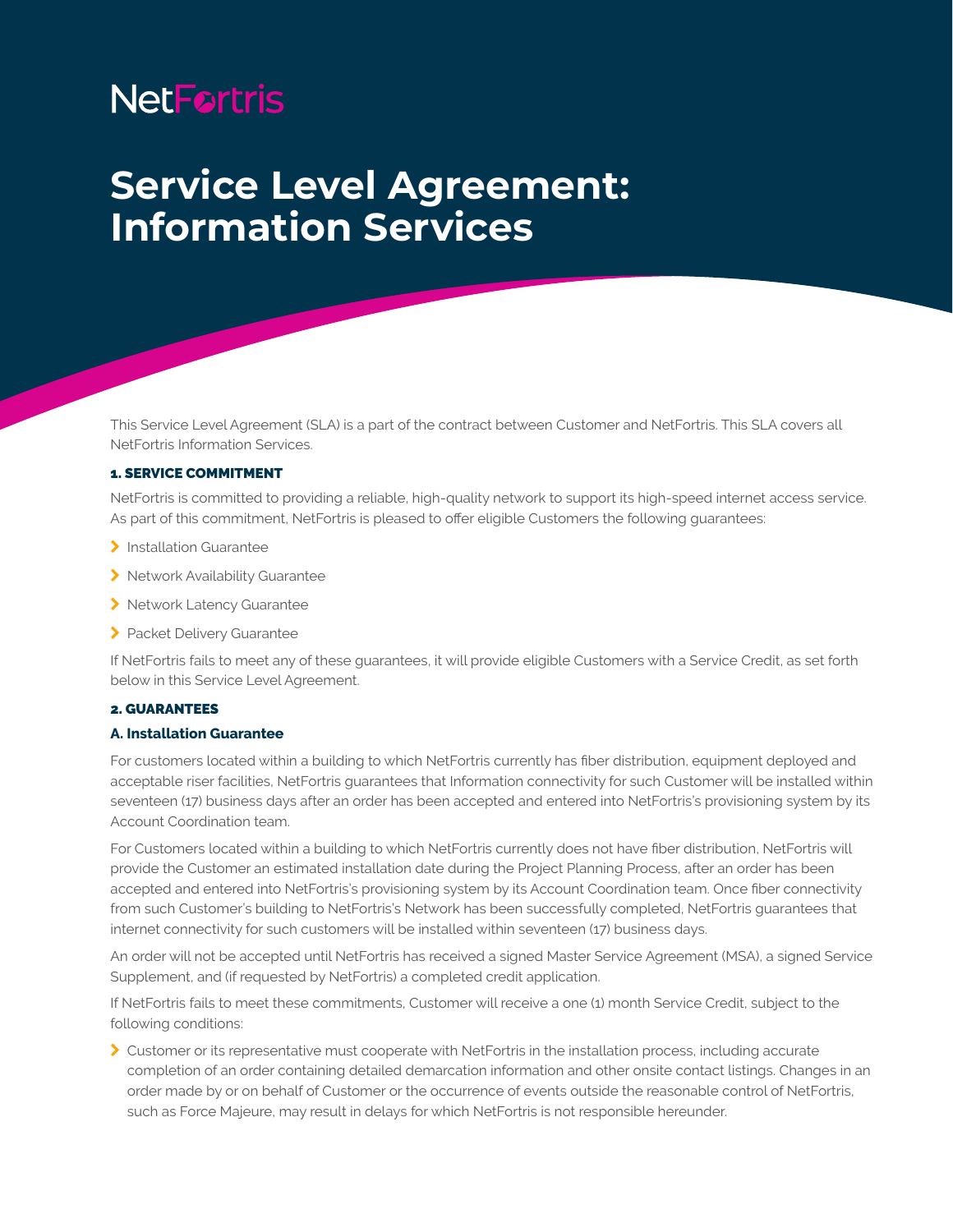- > Customer or its representative must be physically present at the time of installation and must provide access to the designated building's phone closet(s) on the date(s) agreed to by NetFortris's Installation Coordination Department. Such building access and escort must also be provided to other necessary personnel to perform the installation of the internet connection
- > This Installation Guarantee applies to the interval between the original order date and original Installation Guarantee date. If Customer requests a change to an order date during implementation of service, the Installation Guarantee date shall, at NetFortris's sole discretion, begin again upon change acceptance.
- $\triangleright$  The Service Credit for failure to meet the Installation Guarantee is not available to customers for whom installation charges have been waived.

## B. NETWORK AVAILABILITY GUARANTEE

NetFortris guarantees 99.999% Network Availability, as calculated from the ingress to and egress from the NetFortris Network.

A Customer who experiences Network Unavailability may receive Service Credits, calculated monthly as an aggregate of all Service Unavailability events, in accordance with the following:

- Service unavailable <15 minutes:
- $\blacktriangleright$  Service unavailable 15 minutes < 8 hours:
- Service unavailable 8 hours < 12 hours:
- Service unavailable 12 hours <18 hours:
- \ Service unavailable 18 hours <24 hours:
- Service unavailable for more than 24 hours:
- 
- > 12 hours' credit
- $\geq 18$  hours credit
- 
- $\triangleright$  Credit equal to number of unavailable hours.

A credit will be given only for those outages that were reported to NetFortris at the time of the outage. An outage is measured from the time it is reported to the time it is resolved.

## C. NETWORK LATENCY GUARANTEE

The NetFortris Network carries packets with an average Network Latency over a one month period of less than 75 milliseconds. NetFortris monitors aggregate latency within the NetFortris Network by monitoring round-trip times between a sample of backbone Hubs on an ongoing basis. "Network Latency" or "round trip time") is defined as the average time taken for an IP packet to make a round trip between backbone Hubs on the NetFortris Network.

After being notified by Customer of Network Latency in excess of 75 milliseconds, NetFortris will use commercially reasonable efforts to determine the source of such excess Network Latency and to correct such problems to the extent that the source of the problem is on the NetFortris Network.

If NetFortris fails to remedy such Network Latency with two (2) hours of being notified of any excess Network Latency and average Network Latency for preceding 30 days has exceeded 75 milliseconds, NetFortris will issue a Service Credit to Customer's Account for the period from the time of notification by the Customer until the average Network Latency for the preceding 30 days is less than 75 milliseconds.

## D. PACKET DELIVERY GUARANTEE

The NetFortris Network has an average monthly Packet Loss of 0.1% (or successful delivery of 99.9% of packets.) NetFortris monitors aggregate packet loss within the NetFortris Network on an ongoing basis and compiles the collected data into a monthly average packet loss measurement for the NetFortris Network. "Packet Loss" is defined as the percentage of packets that are dropped within the NetFortris Network.

After being notified by the Customer of Packet Loss in excess of 0.1% will use commercially reasonable efforts to determine the source of such excess Packet Loss and to correct such problem to the extent that the source of the problem is on the NetFortris Network.

- > No Service Credit
- > 8 hours credit
	-
	-
	- > 24 hours credit
	-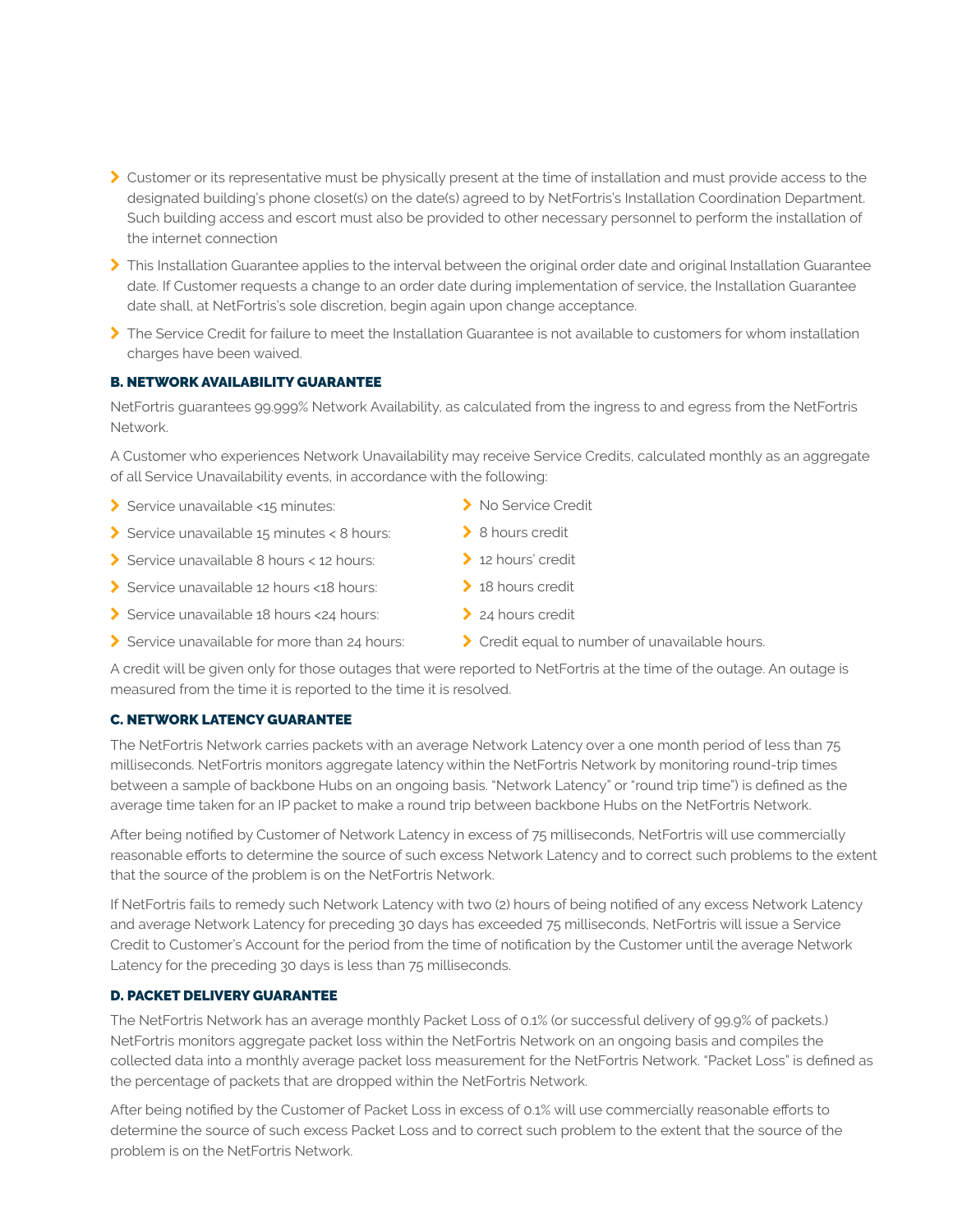If NetFortris fails to remedy such excess Packet Loss within two (2) hours of being notified of any Excess Packet Loss on the NetFortris Network and average Packet Loss for the preceding 30 days exceeds 0.1%, NetFortris will issue a Service Credit to Customer's account for the period from the time of notification by the Customer until the average Packet Loss for the preceding 30 days is less than 0.1%.

#### 3. DEFINITIONS

**"Force Majeure"** means acts beyond the reasonable control of NetFortris, including, but not limited to, acts of God, fire, explosion, vandalism, cable cut, problems within RBOC or ILEC networks, flood, storm, or other similar catastrophe; any law, order, regulation, direction, action or request of the United States government, including state and local governments having jurisdiction over either of the parties, or of any department, agency, commission, court, bureau, corporation or other instrumentality of any one or more of said governments, or of any civil or military authority, national emergencies, insurrections, riots, terrorist actions, wars, difficulty obtaining access to facilities, supplier failure, shortages, breaches or delays, or strikes, lock outs, or work stoppages.

**"NetFortris Network"** means the telecommunications/data communications network and network components owned, operated or control by NetFortris, including NetFortris's national fiber backbone, its metropolitan fiber networks, and the NetFortris owned equipment connected to such fiber. Where NetFortris provides service to a building through its own facilities, the NetFortris Network includes those facilities. The NetFortris Network does not include customer premises equipment or any networks or network equipment not operated and controlled by NetFortris.

**"Network Unavailability"** consists of the number of minutes that the NetFortris Network was not available to Customer and includes the number of minutes that the NetFortris Network was unavailable associated with any non-Scheduled Maintenance to the NetFortris Network. Network Unavailability will not include Scheduled Maintenance, or any unavailability resulting from: (a) problems with or maintenance on Customer's applications, equipment or facilities; (b) acts or omissions of Customer or an authorized user; (c) unavailability caused by companies other than NetFortris; or (d) Force Majeure.

**"Scheduled Maintenance"** shall mean any maintenance of the NetFortris Network (or portion thereof) to which Customer's router that is connected that is performed during a standard maintenance window from 1:00 am to 7:00 am (local time of the NetFortris Hub to which Customer's circuit is connected). Customers will be notified via Email two (2) business days in advance of any scheduled maintenance that is likely to affect service. In most cases, maintenance performed will not take the full configuration window; however, NetFortris will inform Customer as to anticipated duration in the maintenance notification E-mail.

#### **"Service Credit"** means:

- > One (1) hour Service Credit: 1/720th of Customer's Monthly Recurring Charges
- ◆ One (1) day Service Credit: 1/30th of Customer's Monthly Recurring Charges
- > One (1) week Service Credit: 7/30th of Customer's Monthly Recurring Charges.
- \ One (1) month Service Credit: Full amount of Customer's Monthly Recurring Charges.

If NetFortris approves a claim for Service Credit for failure to comply with the Installation Guarantee, "Service Credit" shall mean NetFortris's charge for Customer's first full month of service, not including installation or other start-up fees.

## 4. SERVICE CREDIT CLAIM PROCESS

In order to initiate a claim for Service Credit, Customer must contact NetFortris's customer service group within seven (7) business days after the end of the month for which credit is requested. The Service Credit request must provide: (a) the Customer name and contact information, (b) the date and beginning/end time of the claimed outage or failed metric, and (c) a brief description of the characteristics of the claimed outage or failed metric.